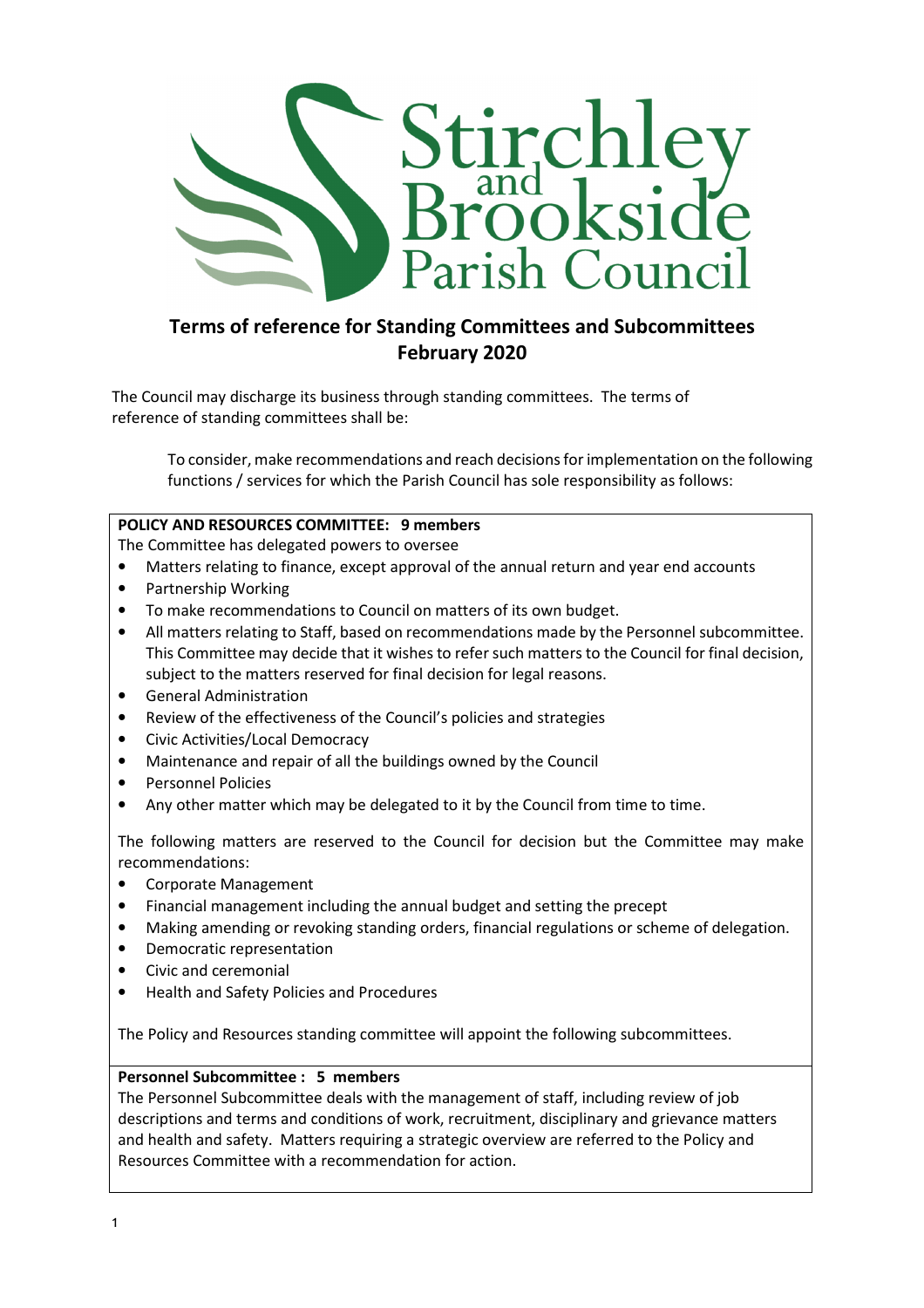#### Appeals Subcommittee: 4 members

The function of the Appeals Subcommittee is to hear appeals against the decisions of the Personnel Subcommittee and make recommendations to the Policy and Resources Committee.

#### Audit Subcommittee: 4 members

The audit subcommittee is delegated to undertake checks on the effectiveness of internal financial and audit systems as required by financial regulations and standing orders. Any recommendations will be referred to the Policy and Resources Committee.

#### COMMUNITY AND ENVIRONMENT COMMITTEE

#### 8 members

The Committee oversees the Council's services, as follows:

- Pensioners' gardening scheme,
- Parish Environmental services,( including provision and maintenance of bus shelters, St James Churchyard, footpaths and bridleways, highways and street furniture, litter collection and disposal)
- Community events and Activities
- Grants to local groups,
- Allotments,
- Community facilities (such as play areas)
- FunZone and other childrens' services
- Planning applications, licensing matters and street naming
- Neighbourhood Plan
- Commenting on behalf of the Council on Local Structure Plans, Mineral Plans, Waste Plans, Regional Plans and any other Plans or Studies as considered appropriate.
- Any other matter which may be delegated to it by the Council from time to time
- Make recommendations on its own budget

### EMERGENCY COMMITTEE: 4 members (Chair, Vice Chair, Chairs of Standing Committees and Personnel Sub Committee)

To deal with urgent matters which fall outside the scope of authority delegated to officers, but where an urgent decision is required.

The Council may also appoint Working Groups or Task and Finish Groups for specific projects. The terms of reference of these groups shall be decided by the Council or Committee which sets them up. However it should be noted that these groups do not have decision making powers and recommendations for decisions must be made to either the appointing Committee or Full Council for approval. Generally speaking, it will be the role of each committee to undertake the delivery of the project for which it has been set up.